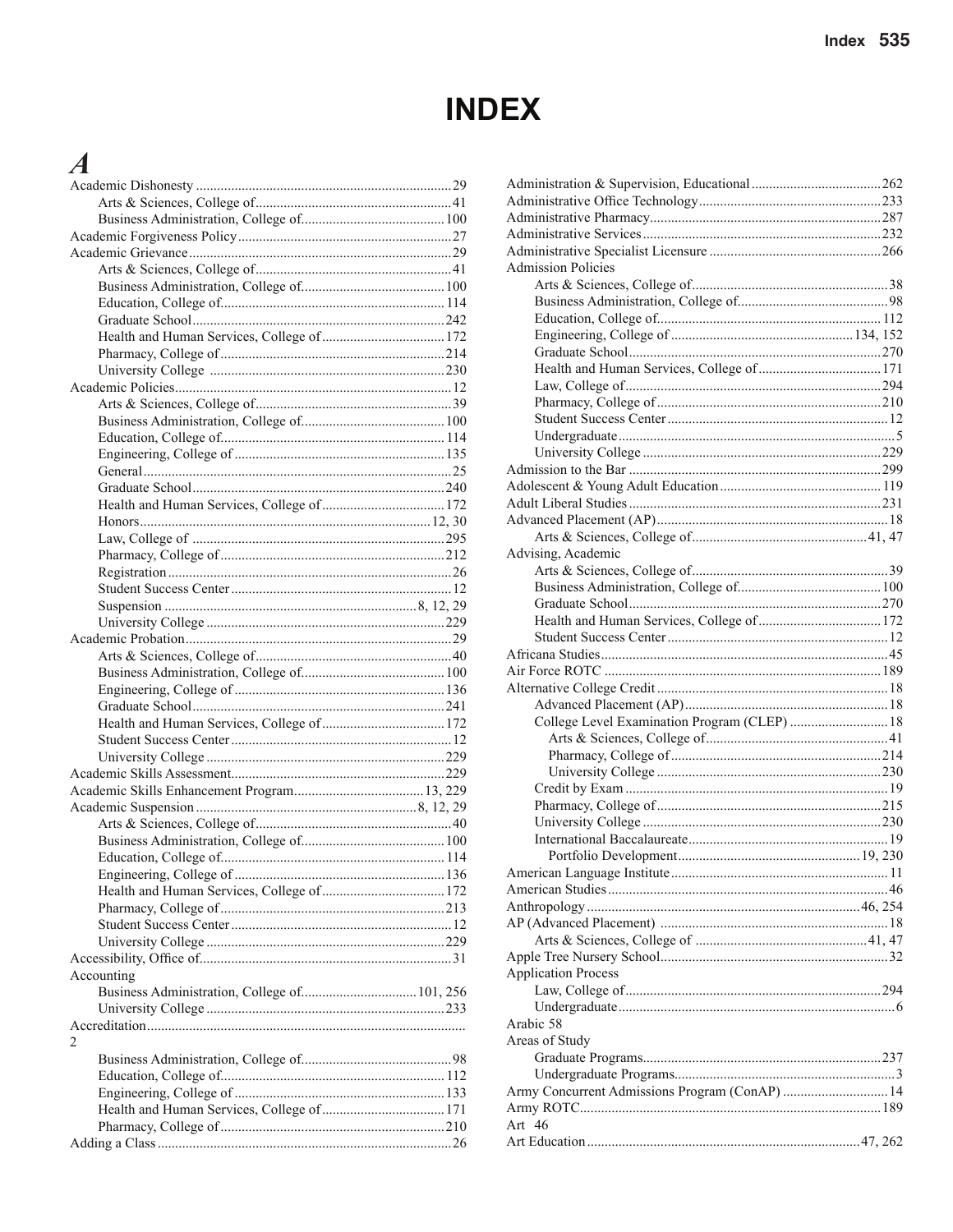| Art $46$                                             |  |
|------------------------------------------------------|--|
|                                                      |  |
|                                                      |  |
|                                                      |  |
|                                                      |  |
|                                                      |  |
|                                                      |  |
|                                                      |  |
|                                                      |  |
| College Level Examination Program (CLEP)  41         |  |
|                                                      |  |
|                                                      |  |
|                                                      |  |
|                                                      |  |
|                                                      |  |
| Earth, Ecological and Environmental Sciences 54, 244 |  |
|                                                      |  |
|                                                      |  |
|                                                      |  |
|                                                      |  |
|                                                      |  |
|                                                      |  |
|                                                      |  |
|                                                      |  |
|                                                      |  |
|                                                      |  |
|                                                      |  |
|                                                      |  |
|                                                      |  |
|                                                      |  |
|                                                      |  |
|                                                      |  |
|                                                      |  |
|                                                      |  |
|                                                      |  |
|                                                      |  |
|                                                      |  |
|                                                      |  |
|                                                      |  |
|                                                      |  |
|                                                      |  |
|                                                      |  |
|                                                      |  |
|                                                      |  |
|                                                      |  |
|                                                      |  |
|                                                      |  |
|                                                      |  |
|                                                      |  |
|                                                      |  |
|                                                      |  |

| Premedical, Predental and Preveterinary Program  45 |  |
|-----------------------------------------------------|--|
|                                                     |  |
|                                                     |  |
|                                                     |  |
|                                                     |  |
|                                                     |  |
|                                                     |  |
|                                                     |  |
|                                                     |  |
|                                                     |  |
|                                                     |  |
|                                                     |  |
|                                                     |  |
|                                                     |  |
|                                                     |  |
|                                                     |  |
|                                                     |  |
|                                                     |  |
|                                                     |  |
|                                                     |  |
|                                                     |  |
|                                                     |  |
|                                                     |  |
|                                                     |  |
|                                                     |  |
|                                                     |  |
| Attendance Requirements, College of Pharmacy 212    |  |
|                                                     |  |
|                                                     |  |

## $\boldsymbol{B}$

| Biology 51, 242 |  |
|-----------------|--|
|                 |  |
|                 |  |
|                 |  |
|                 |  |
|                 |  |
|                 |  |
|                 |  |
|                 |  |
|                 |  |
|                 |  |
|                 |  |
|                 |  |
|                 |  |
|                 |  |
|                 |  |
|                 |  |
|                 |  |
|                 |  |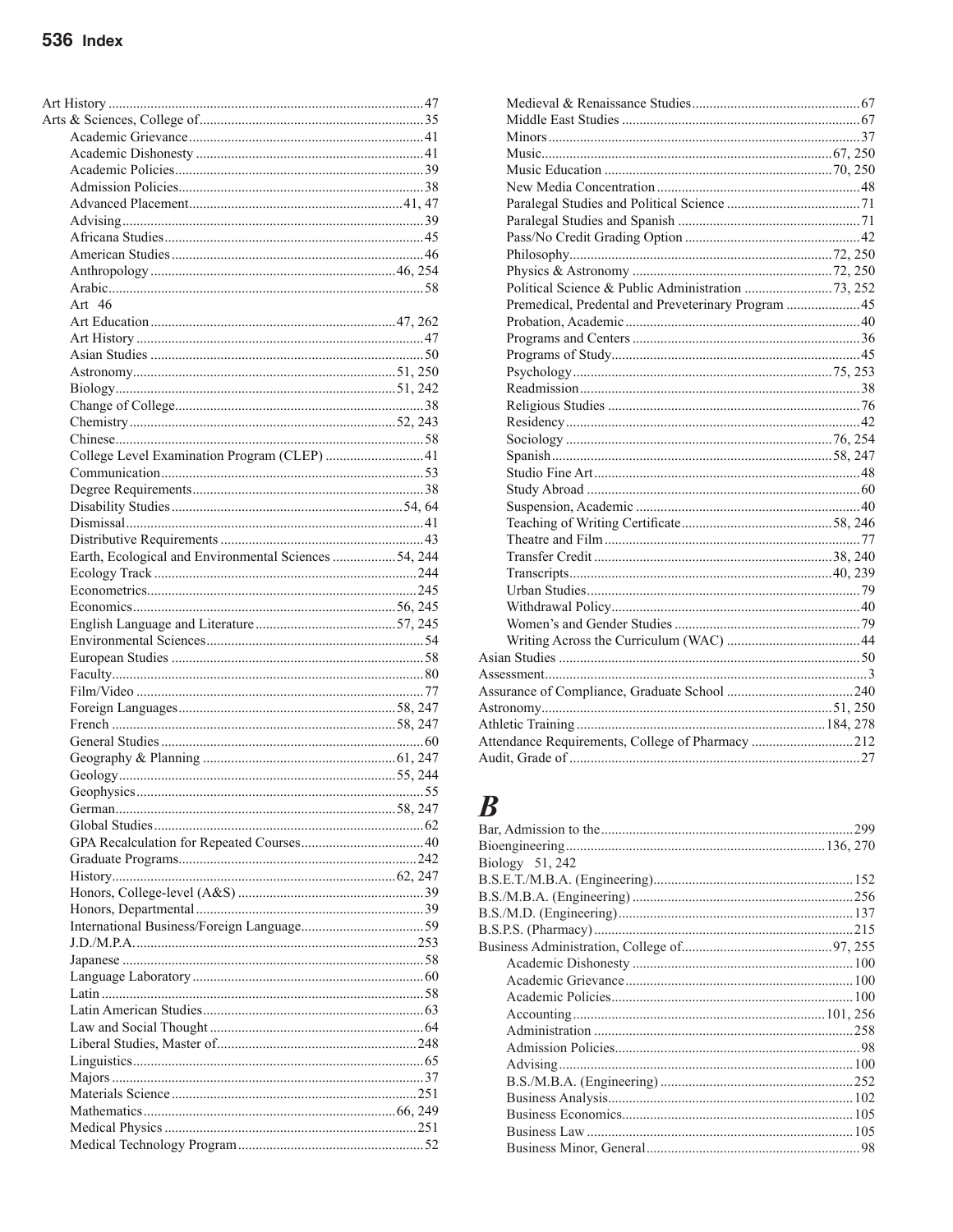| Entrepreneurship, Family & Small Business 107 |
|-----------------------------------------------|
|                                               |
|                                               |
|                                               |
|                                               |
|                                               |
|                                               |
|                                               |
|                                               |
|                                               |
|                                               |
|                                               |
|                                               |
|                                               |
|                                               |
|                                               |
|                                               |
|                                               |
|                                               |
|                                               |
|                                               |
|                                               |
|                                               |
|                                               |
|                                               |
|                                               |
|                                               |
| Organizational Development and Management 104 |
|                                               |
|                                               |
|                                               |
|                                               |
|                                               |
|                                               |
|                                               |
|                                               |
|                                               |
|                                               |
|                                               |
|                                               |
|                                               |
|                                               |

## $\boldsymbol{C}$

| Change of College |  |
|-------------------|--|
|                   |  |
|                   |  |
|                   |  |
|                   |  |
| Chinese 58        |  |
|                   |  |
|                   |  |
|                   |  |
|                   |  |
|                   |  |
|                   |  |
|                   |  |
|                   |  |
|                   |  |

| Computer Science and Engineering Technology  145 |  |
|--------------------------------------------------|--|
|                                                  |  |
|                                                  |  |
| Concurrent Admissions Program, Army (ConAP) 14   |  |
|                                                  |  |
|                                                  |  |
|                                                  |  |
|                                                  |  |
|                                                  |  |
|                                                  |  |
|                                                  |  |
|                                                  |  |
|                                                  |  |
| College Level Examination Program (CLEP)  18     |  |
|                                                  |  |
|                                                  |  |
|                                                  |  |
|                                                  |  |
|                                                  |  |
|                                                  |  |
|                                                  |  |
|                                                  |  |
|                                                  |  |
|                                                  |  |
|                                                  |  |

## $\boldsymbol{D}$

| Degree and Special Programs, Division of University College 224 |  |
|-----------------------------------------------------------------|--|
| Degree Audit Reporting System (DARS), College of Business  100  |  |
| Degree Requirements                                             |  |
|                                                                 |  |
|                                                                 |  |
|                                                                 |  |
|                                                                 |  |
|                                                                 |  |
|                                                                 |  |
|                                                                 |  |
|                                                                 |  |
|                                                                 |  |
|                                                                 |  |
|                                                                 |  |
|                                                                 |  |
| Dismissal, Academic                                             |  |
|                                                                 |  |
|                                                                 |  |
|                                                                 |  |
|                                                                 |  |
|                                                                 |  |
|                                                                 |  |
|                                                                 |  |
| Distributive Requirements, College of Arts and Sciences 43      |  |
|                                                                 |  |
|                                                                 |  |
|                                                                 |  |
|                                                                 |  |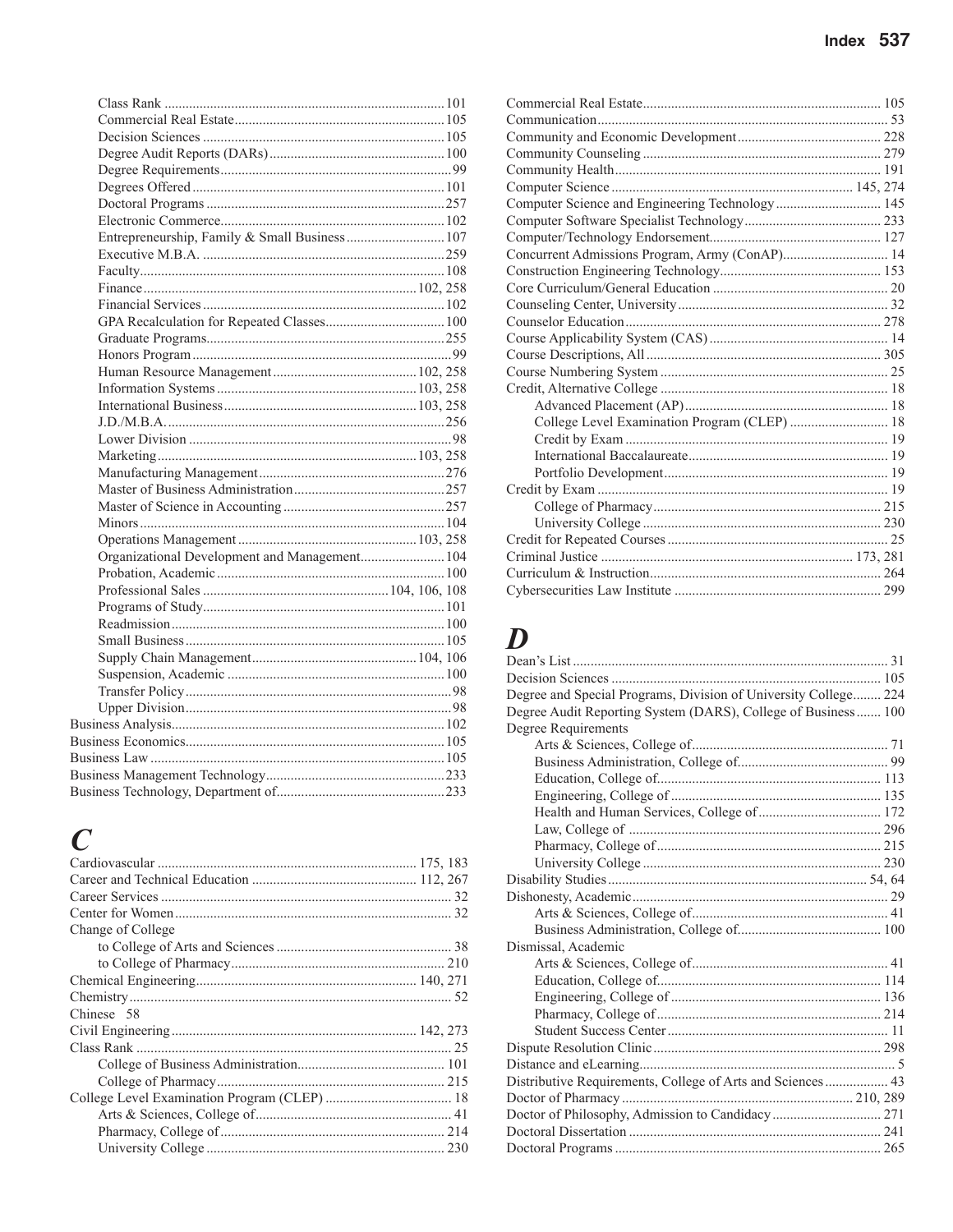| F                                                     |  |
|-------------------------------------------------------|--|
|                                                       |  |
|                                                       |  |
| Earth, Ecological and Environmental Sciences  84, 244 |  |
|                                                       |  |
|                                                       |  |
|                                                       |  |
|                                                       |  |
|                                                       |  |
|                                                       |  |
|                                                       |  |
|                                                       |  |
|                                                       |  |
|                                                       |  |
|                                                       |  |
|                                                       |  |
|                                                       |  |
|                                                       |  |
|                                                       |  |
|                                                       |  |
|                                                       |  |
|                                                       |  |
|                                                       |  |
|                                                       |  |
|                                                       |  |
|                                                       |  |
| Educational Administration & Supervision  262         |  |
|                                                       |  |
|                                                       |  |
|                                                       |  |
|                                                       |  |
|                                                       |  |
|                                                       |  |
|                                                       |  |
|                                                       |  |
|                                                       |  |
|                                                       |  |
| GPA Recalculation for Repeated Courses 114            |  |
|                                                       |  |
|                                                       |  |
|                                                       |  |
|                                                       |  |
|                                                       |  |
|                                                       |  |
|                                                       |  |
|                                                       |  |
|                                                       |  |
|                                                       |  |
|                                                       |  |
|                                                       |  |
|                                                       |  |
|                                                       |  |
|                                                       |  |
|                                                       |  |
|                                                       |  |
|                                                       |  |
|                                                       |  |
|                                                       |  |
| School Counselor and School Psychology  267           |  |

| Engineering Technology, College of Engineering  152, 276 |  |
|----------------------------------------------------------|--|
|                                                          |  |
|                                                          |  |
|                                                          |  |
|                                                          |  |
|                                                          |  |
|                                                          |  |
|                                                          |  |
|                                                          |  |
|                                                          |  |
|                                                          |  |
|                                                          |  |
|                                                          |  |
| Computer Science and Engineering Technology 153          |  |
|                                                          |  |
|                                                          |  |
|                                                          |  |
|                                                          |  |
|                                                          |  |
|                                                          |  |
|                                                          |  |
|                                                          |  |
|                                                          |  |
|                                                          |  |
|                                                          |  |
|                                                          |  |
| Law, Guaranteed Admission to College of  134, 152        |  |
|                                                          |  |
|                                                          |  |
|                                                          |  |
|                                                          |  |
|                                                          |  |
|                                                          |  |
|                                                          |  |
|                                                          |  |
|                                                          |  |
|                                                          |  |
|                                                          |  |
|                                                          |  |
|                                                          |  |
|                                                          |  |
|                                                          |  |
|                                                          |  |
|                                                          |  |
|                                                          |  |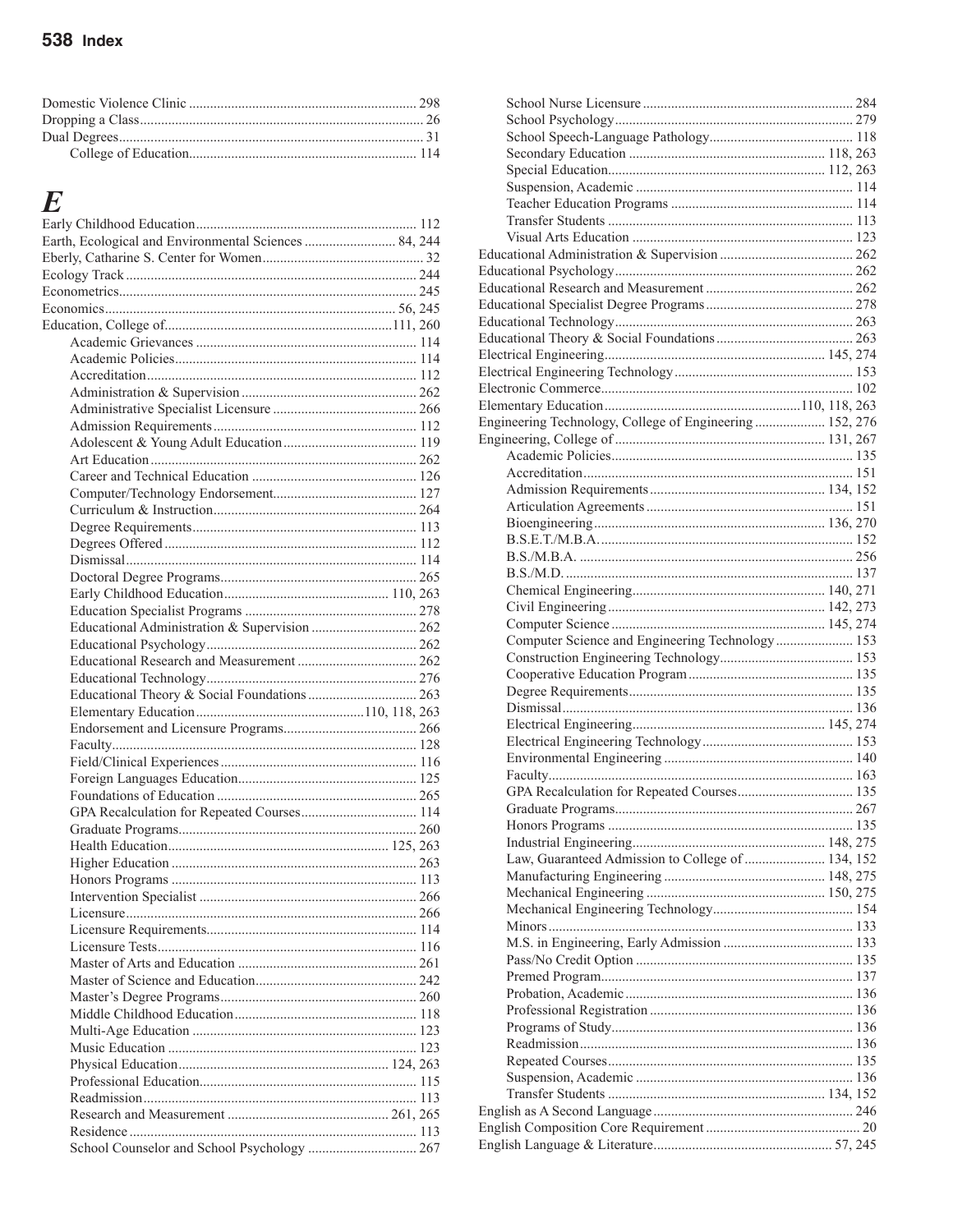## $\boldsymbol{F}$

| Fees                        |  |
|-----------------------------|--|
|                             |  |
|                             |  |
| Field Experience/Internship |  |
|                             |  |
|                             |  |
|                             |  |
|                             |  |
| Financial Aid               |  |
|                             |  |
|                             |  |
|                             |  |
|                             |  |
|                             |  |
|                             |  |
|                             |  |
|                             |  |
|                             |  |
|                             |  |
|                             |  |
|                             |  |

# $\boldsymbol{G}$

| Geology 55, 244                                             |  |
|-------------------------------------------------------------|--|
|                                                             |  |
| German 58, 247                                              |  |
|                                                             |  |
|                                                             |  |
|                                                             |  |
|                                                             |  |
|                                                             |  |
|                                                             |  |
|                                                             |  |
|                                                             |  |
| Grade Deletion (see GPA Recalculation for Repeated Courses) |  |
| Grade of                                                    |  |
|                                                             |  |
|                                                             |  |
|                                                             |  |
|                                                             |  |
|                                                             |  |
|                                                             |  |
|                                                             |  |
|                                                             |  |
|                                                             |  |

| Administration & Supervision, Educational  262    |  |
|---------------------------------------------------|--|
|                                                   |  |
|                                                   |  |
|                                                   |  |
|                                                   |  |
|                                                   |  |
|                                                   |  |
|                                                   |  |
|                                                   |  |
|                                                   |  |
|                                                   |  |
|                                                   |  |
|                                                   |  |
|                                                   |  |
|                                                   |  |
|                                                   |  |
|                                                   |  |
|                                                   |  |
|                                                   |  |
|                                                   |  |
|                                                   |  |
|                                                   |  |
|                                                   |  |
|                                                   |  |
|                                                   |  |
|                                                   |  |
|                                                   |  |
|                                                   |  |
|                                                   |  |
|                                                   |  |
|                                                   |  |
|                                                   |  |
|                                                   |  |
|                                                   |  |
|                                                   |  |
| Earth, Ecological and Environmental Sciences  244 |  |
| Ecology Track                                     |  |
|                                                   |  |
|                                                   |  |
|                                                   |  |
| Educational Administration and Supervision 262    |  |
|                                                   |  |
|                                                   |  |
|                                                   |  |
|                                                   |  |
| Educational Theory and Social Foundations  263    |  |
| Electrical Engineering and Computer Science  274  |  |
|                                                   |  |
|                                                   |  |
|                                                   |  |
|                                                   |  |
|                                                   |  |
|                                                   |  |
|                                                   |  |
|                                                   |  |
|                                                   |  |
|                                                   |  |
|                                                   |  |
|                                                   |  |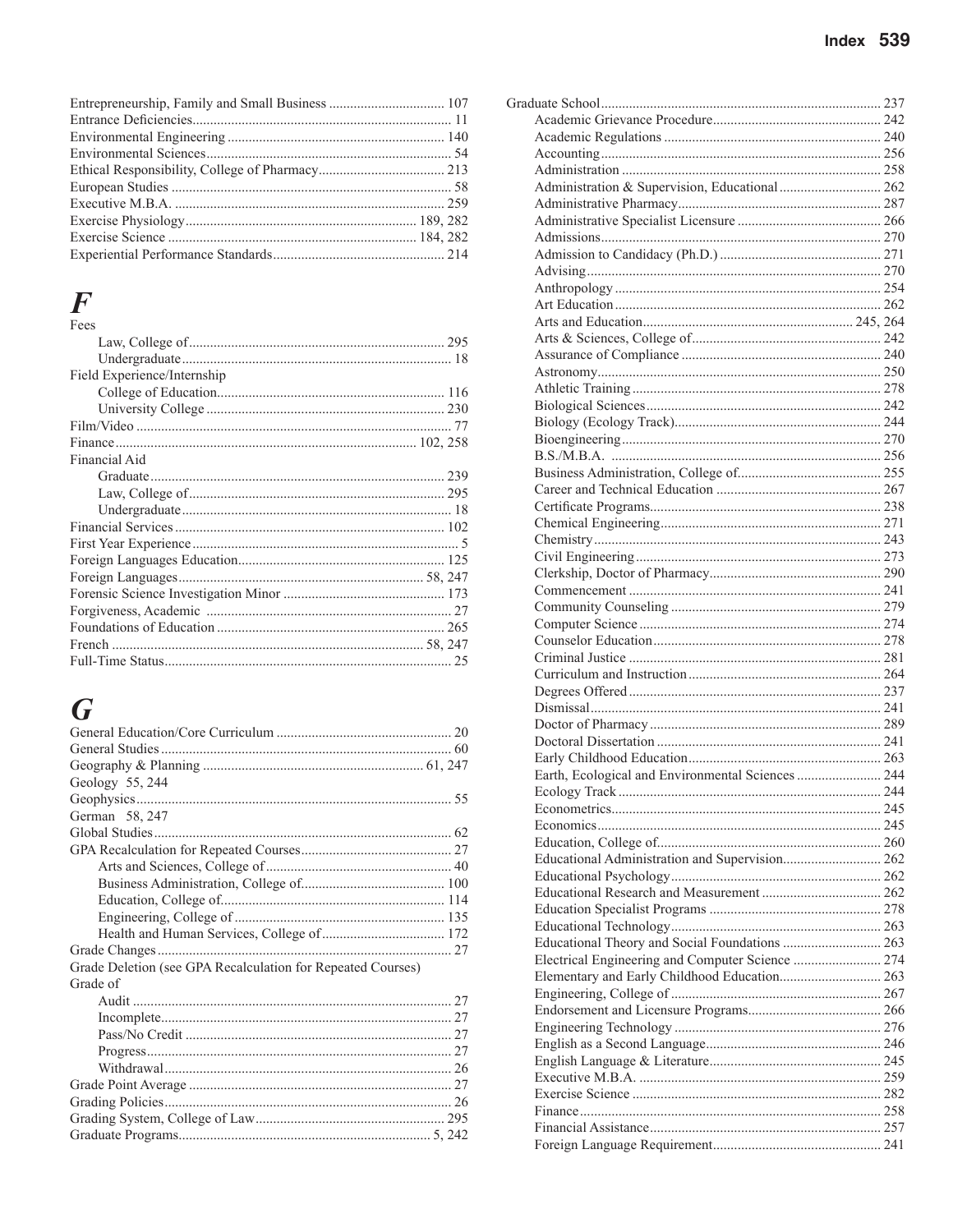| Health Care Policy and Administration Certificate Program 253 |  |
|---------------------------------------------------------------|--|
|                                                               |  |
|                                                               |  |
|                                                               |  |
| Health Education with School Nurse Certification 283          |  |
|                                                               |  |
|                                                               |  |
|                                                               |  |
|                                                               |  |
|                                                               |  |
|                                                               |  |
|                                                               |  |
|                                                               |  |
|                                                               |  |
|                                                               |  |
|                                                               |  |
|                                                               |  |
| Juvenile Justice and Severe Behavior Spectrum Certificate 281 |  |
|                                                               |  |
|                                                               |  |
|                                                               |  |
|                                                               |  |
| Licensure Alternative Master's Program (LAMP) 264             |  |
|                                                               |  |
|                                                               |  |
|                                                               |  |
|                                                               |  |
|                                                               |  |
|                                                               |  |
|                                                               |  |
|                                                               |  |
|                                                               |  |
|                                                               |  |
|                                                               |  |
|                                                               |  |
|                                                               |  |
|                                                               |  |
|                                                               |  |
| Master of Science in Engineering, Early Admission  268        |  |
|                                                               |  |
|                                                               |  |
|                                                               |  |
|                                                               |  |
|                                                               |  |
|                                                               |  |
|                                                               |  |
|                                                               |  |
|                                                               |  |
|                                                               |  |
|                                                               |  |
|                                                               |  |
| Municipal Administration Certificate Program 253              |  |
|                                                               |  |
|                                                               |  |
|                                                               |  |
|                                                               |  |
|                                                               |  |
|                                                               |  |
|                                                               |  |
|                                                               |  |
|                                                               |  |
|                                                               |  |
|                                                               |  |

| Residence Requirements for the Ph.D. and Ed.D. Degrees 241 |  |
|------------------------------------------------------------|--|
|                                                            |  |
|                                                            |  |
|                                                            |  |
|                                                            |  |
|                                                            |  |
|                                                            |  |
|                                                            |  |
|                                                            |  |
|                                                            |  |
|                                                            |  |
|                                                            |  |
|                                                            |  |
|                                                            |  |
| Therapeutic Arts, Recreational Therapy and 284             |  |
|                                                            |  |
|                                                            |  |
|                                                            |  |
|                                                            |  |
| <b>Graduation Requirements</b>                             |  |
|                                                            |  |
|                                                            |  |
|                                                            |  |
|                                                            |  |
|                                                            |  |
|                                                            |  |
|                                                            |  |
|                                                            |  |
|                                                            |  |
|                                                            |  |
|                                                            |  |
|                                                            |  |
|                                                            |  |
|                                                            |  |
|                                                            |  |
|                                                            |  |
|                                                            |  |
|                                                            |  |

# $\boldsymbol{H}$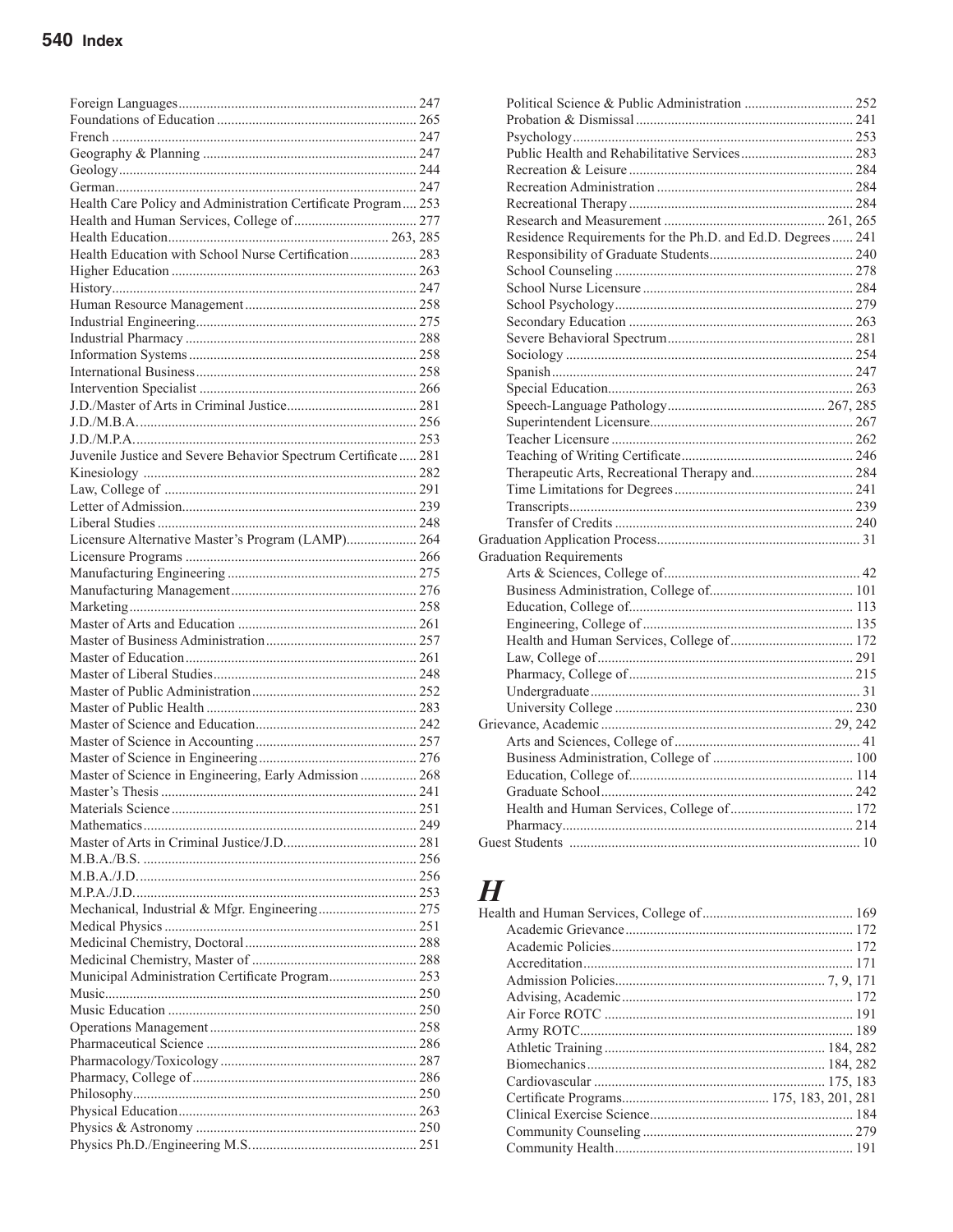| GPA Recalculation for Repeated Courses 172                        |  |
|-------------------------------------------------------------------|--|
| Grade Deletion (see GPA Recalculation for Repeated Courses)       |  |
|                                                                   |  |
|                                                                   |  |
|                                                                   |  |
|                                                                   |  |
|                                                                   |  |
|                                                                   |  |
|                                                                   |  |
|                                                                   |  |
|                                                                   |  |
|                                                                   |  |
|                                                                   |  |
|                                                                   |  |
|                                                                   |  |
|                                                                   |  |
|                                                                   |  |
|                                                                   |  |
|                                                                   |  |
|                                                                   |  |
| Public Health and Rehabilitative Services 191, 283                |  |
|                                                                   |  |
|                                                                   |  |
|                                                                   |  |
|                                                                   |  |
|                                                                   |  |
|                                                                   |  |
|                                                                   |  |
|                                                                   |  |
|                                                                   |  |
|                                                                   |  |
|                                                                   |  |
|                                                                   |  |
|                                                                   |  |
|                                                                   |  |
| Therapeutic Arts, Recreational Therapy and  284                   |  |
|                                                                   |  |
|                                                                   |  |
|                                                                   |  |
| Health and Human Services Certificate Programs 175, 183, 201, 281 |  |
|                                                                   |  |
|                                                                   |  |
|                                                                   |  |
|                                                                   |  |
|                                                                   |  |
|                                                                   |  |
|                                                                   |  |
|                                                                   |  |
| History 62, 248                                                   |  |
|                                                                   |  |
|                                                                   |  |
|                                                                   |  |
|                                                                   |  |
|                                                                   |  |
|                                                                   |  |
|                                                                   |  |

## $\boldsymbol{I}$

| Information Services and Support (University College)  234 |  |
|------------------------------------------------------------|--|
| Information Systems (College of Business)  103, 105, 258   |  |
|                                                            |  |
| Interdisciplinary and Special Programs, Dept. of  236      |  |
|                                                            |  |
|                                                            |  |
|                                                            |  |
| International Student Admissions                           |  |
|                                                            |  |
|                                                            |  |
|                                                            |  |
|                                                            |  |
|                                                            |  |

## $\boldsymbol{J}$

| Japanese 60 |  |
|-------------|--|
|             |  |
|             |  |
|             |  |
|             |  |
|             |  |

# $\boldsymbol{K}$

## $\boldsymbol{L}$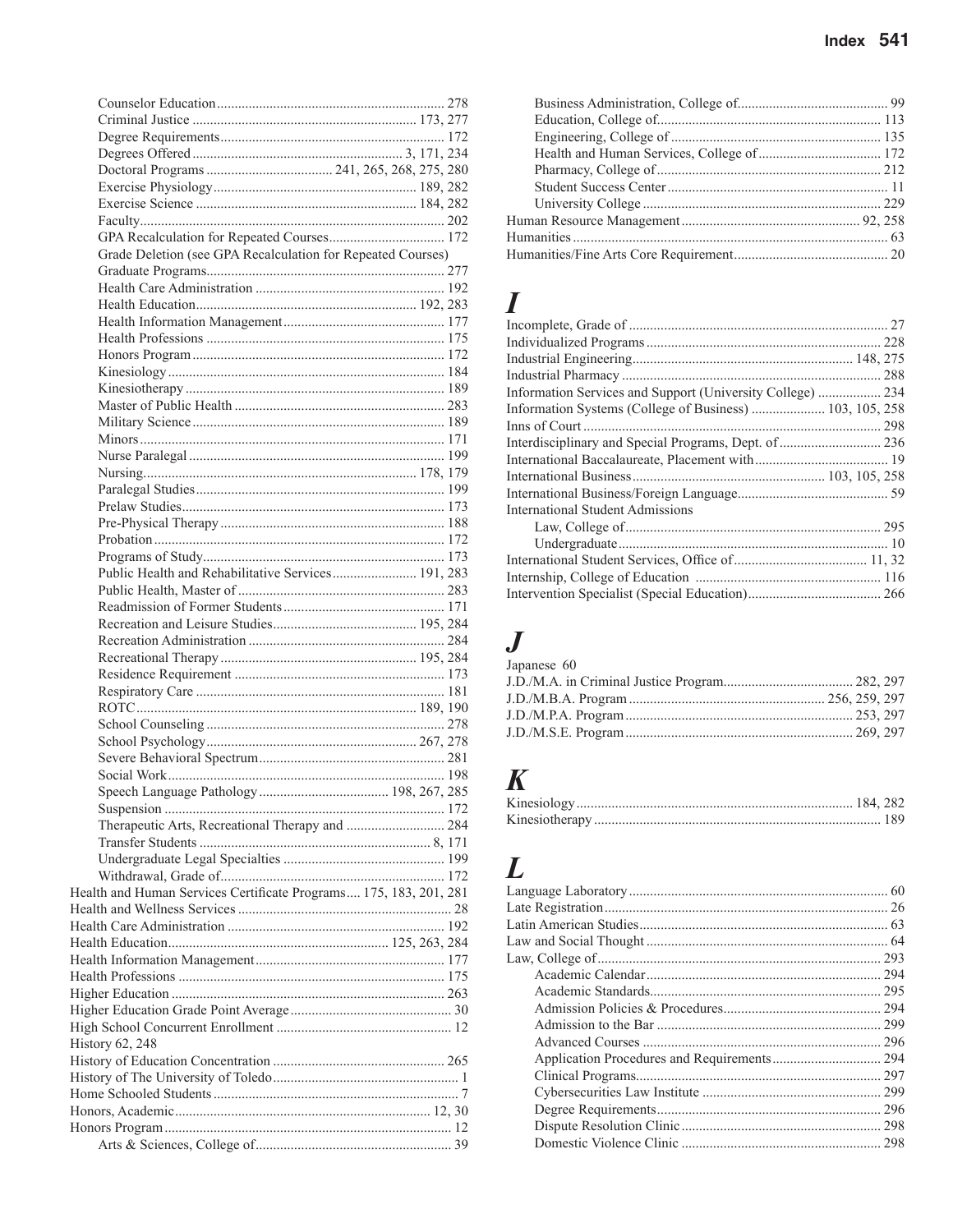| <b>Liberal Studies</b>                                 |  |
|--------------------------------------------------------|--|
|                                                        |  |
| Master of Liberal Studies, Graduate School  248        |  |
|                                                        |  |
|                                                        |  |
| Licensure Programs                                     |  |
|                                                        |  |
|                                                        |  |
|                                                        |  |
| Lower Division, College of Business Administration  98 |  |
|                                                        |  |

# $\boldsymbol{M}$

| Majors     |  |
|------------|--|
|            |  |
|            |  |
|            |  |
|            |  |
|            |  |
|            |  |
|            |  |
|            |  |
|            |  |
| Management |  |
|            |  |
|            |  |
|            |  |
|            |  |
|            |  |
|            |  |
|            |  |
|            |  |
|            |  |
|            |  |
|            |  |
|            |  |
|            |  |
|            |  |
|            |  |
|            |  |
|            |  |
|            |  |
|            |  |
|            |  |

| Minors |  |
|--------|--|
|        |  |
|        |  |
|        |  |
|        |  |
|        |  |
|        |  |
|        |  |
|        |  |
|        |  |
|        |  |
|        |  |
|        |  |
|        |  |
|        |  |
|        |  |
|        |  |

# $\overline{N}$

## $\boldsymbol{O}$

## $\overline{P}$

| University College (see Grading, University College) |  |
|------------------------------------------------------|--|
|                                                      |  |
|                                                      |  |
|                                                      |  |
|                                                      |  |
|                                                      |  |
|                                                      |  |
|                                                      |  |
|                                                      |  |
|                                                      |  |
|                                                      |  |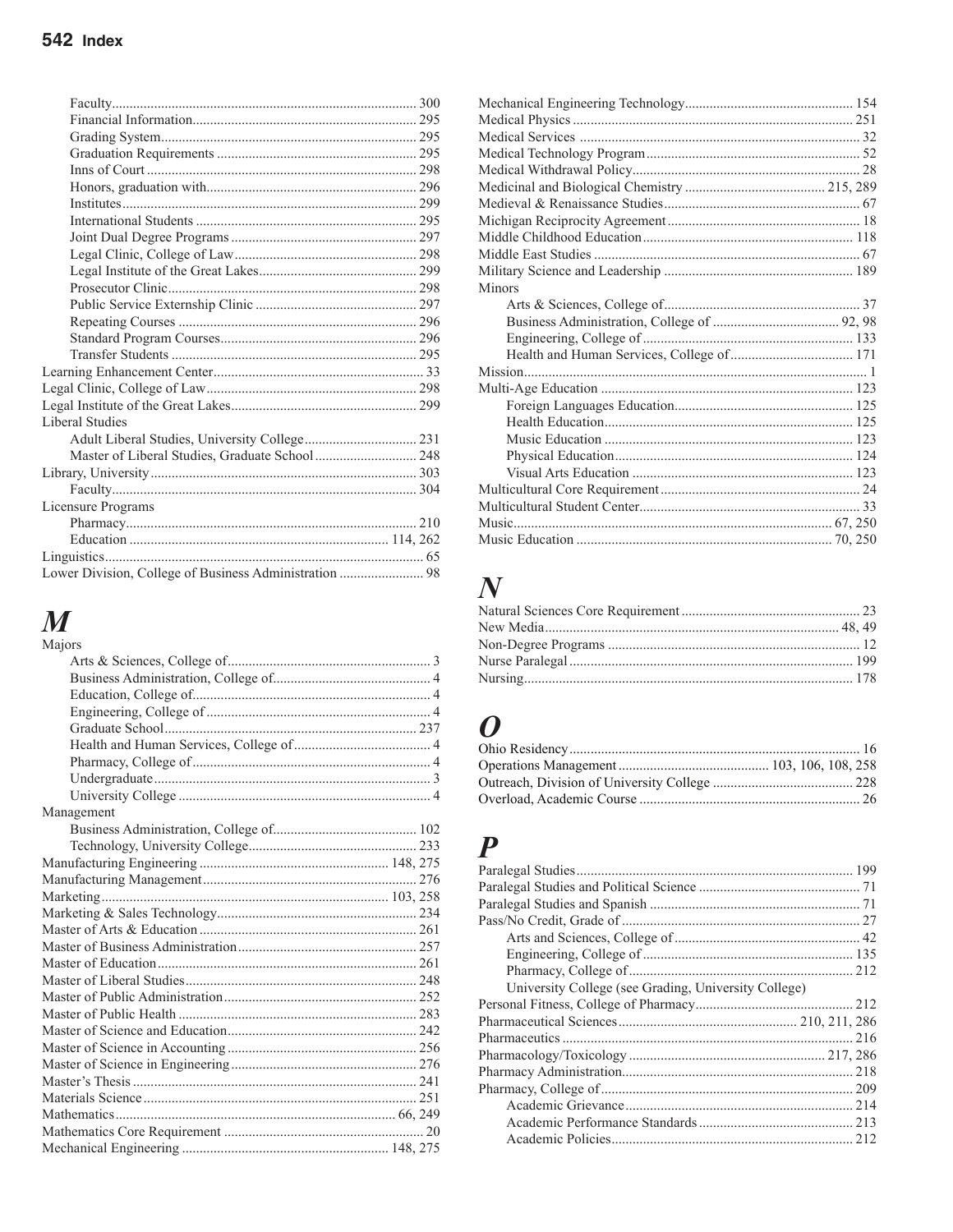| Index $543$ |  |
|-------------|--|
|             |  |
|             |  |

| Bachelor of Science in Pharmaceutical Sciences 215 |  |
|----------------------------------------------------|--|
|                                                    |  |
|                                                    |  |
|                                                    |  |
| College Level Examination Program (CLEP)  214      |  |
|                                                    |  |
|                                                    |  |
|                                                    |  |
|                                                    |  |
|                                                    |  |
|                                                    |  |
|                                                    |  |
|                                                    |  |
|                                                    |  |
|                                                    |  |
|                                                    |  |
|                                                    |  |
|                                                    |  |
| Licensure Program - Doctor of Pharmacy 220, 289    |  |
| Medicinal and Biological Chemistry  215, 289       |  |
|                                                    |  |
|                                                    |  |
|                                                    |  |
|                                                    |  |
|                                                    |  |
|                                                    |  |
|                                                    |  |
|                                                    |  |
|                                                    |  |
|                                                    |  |
|                                                    |  |
|                                                    |  |
|                                                    |  |
|                                                    |  |
|                                                    |  |
|                                                    |  |
|                                                    |  |
|                                                    |  |
| Premedical, Predental & Preveterinary Program  45  |  |
|                                                    |  |
|                                                    |  |
|                                                    |  |
|                                                    |  |
|                                                    |  |
|                                                    |  |
|                                                    |  |
|                                                    |  |
|                                                    |  |
|                                                    |  |
|                                                    |  |
|                                                    |  |
|                                                    |  |
|                                                    |  |
|                                                    |  |
|                                                    |  |
|                                                    |  |
| Programs of Study                                  |  |
|                                                    |  |
|                                                    |  |
|                                                    |  |
|                                                    |  |
|                                                    |  |
|                                                    |  |
|                                                    |  |

| Public Health and Rehabilitative Services 191, 283 |  |
|----------------------------------------------------|--|
|                                                    |  |
|                                                    |  |
|                                                    |  |
|                                                    |  |
|                                                    |  |

|--|

# $\boldsymbol{R}$

# $\boldsymbol{S}$

| <b>Scholastic Distinction</b>                          |  |
|--------------------------------------------------------|--|
| Undergraduate (see Honors, Academic)                   |  |
|                                                        |  |
|                                                        |  |
|                                                        |  |
|                                                        |  |
|                                                        |  |
| Secondary Education                                    |  |
|                                                        |  |
| Undergraduate (see Middle Childhood or AYA)            |  |
|                                                        |  |
|                                                        |  |
| Sexual Assault Education and Prevention Program 32, 33 |  |
|                                                        |  |
|                                                        |  |
|                                                        |  |
|                                                        |  |
|                                                        |  |
|                                                        |  |